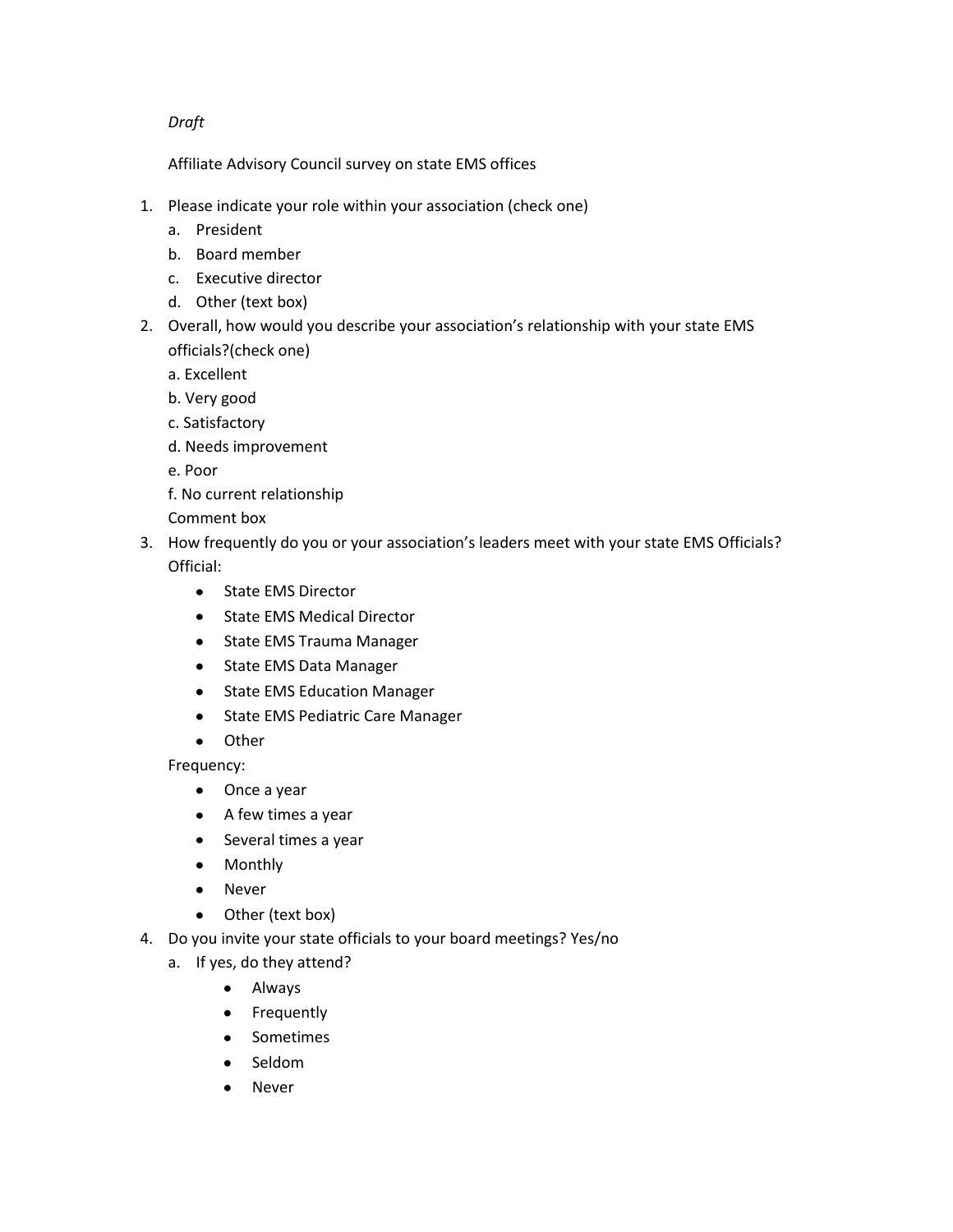- b. Do they report on state agency issues?
- c. Always
- d. Frequently
- e. Sometimes
- f. Seldom
- g. Never
- 5. Do you invite your state officials to your general meetings? Yes/no
	- a. If yes, do they attend?
		- Always
		- **•** Frequently
		- Sometimes
		- Seldom
		- Never
	- b. Do you have them report on state agency issues?
		- Always
		- Frequently
		- Sometimes
		- Seldom  $\bullet$
		- Never  $\bullet$
- 6. Does your association assign a board member to attend state EMS meetings? Yes/no
	- a. If yes, does your association provide a report on its activities at these meetings?
		- Always
		- Frequently
		- Sometimes
		- Seldom
		- Never  $\bullet$
- 7. Does your state EMS office seek input and feedback from your association on state EMS issues?
	- Always
	- Frequently
	- Sometimes
	- Seldom
	- Never
- 8. Does the state EMS office involve your organization in proposed rule-making?
	- Always
	- Frequently
	- Sometimes
	- Seldom
	- Never
- 9. Has your association ever collaborated on a project with your state EMS office? Yes/no Comment box